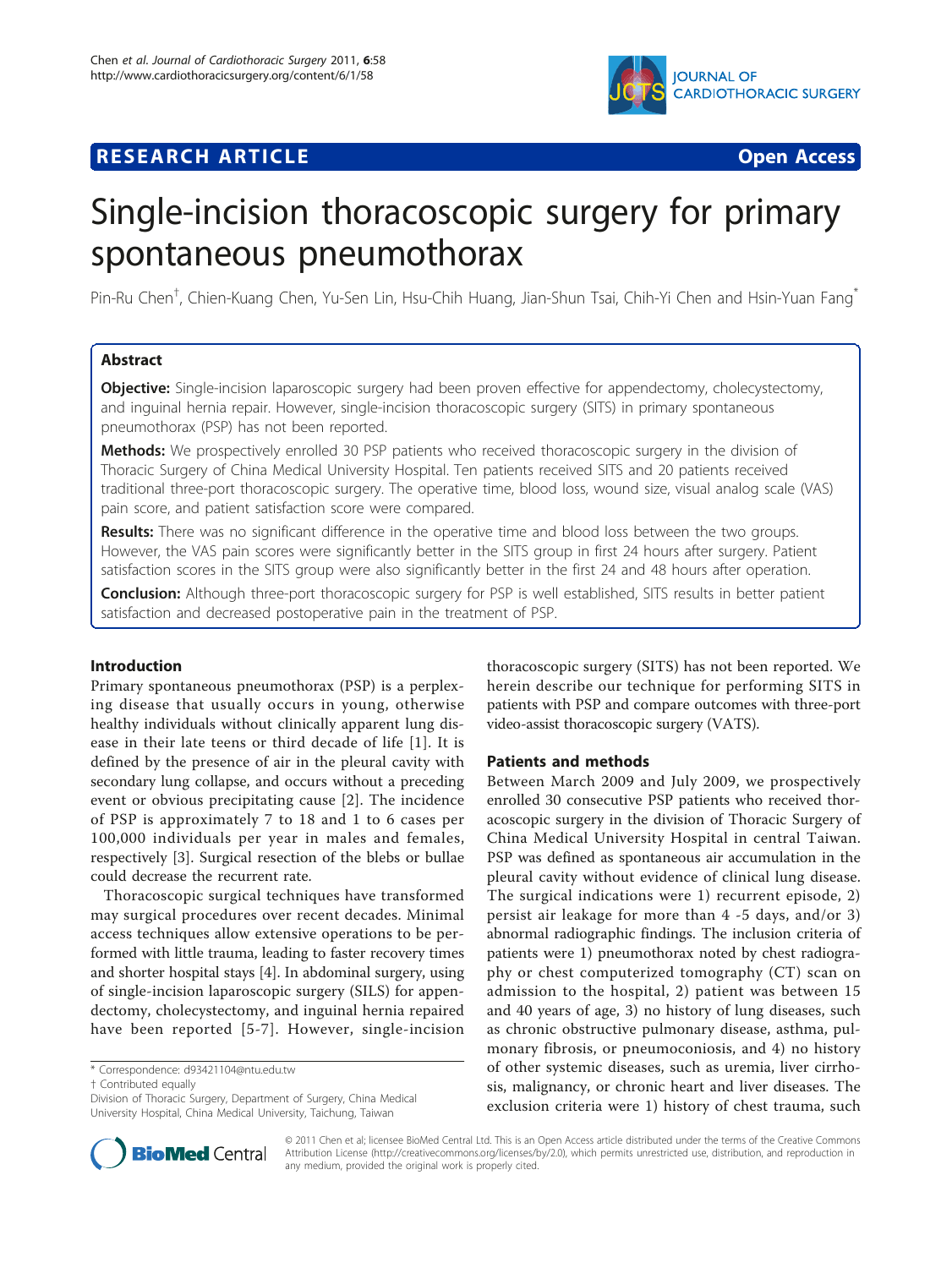as rib fracture and pulmonary contusion, 2) history of pneumonia or pulmonary tuberculosis, and 3) history of pulmonary surgery, including lobectomy, segmentectomy, and wedge resection of the lung. PSP was treated by a wedge resection of the lung using VATS or SITS. Each patient was fully informed about the difference of these two methods, such as single incision and three incisions. The other procedures between these two methods are all the same. Surgical risks, potential complications were also informed. Written informed consents were obtained. The study was approved by the Institutional Review Board of the China Medical University. All patients were followed for at least 3 months postoperatively in the outpatient department.

# Surgical technique

## SITS

SITS was performed with the patient under general anesthesia using one-lung ventilation. The patient was placed in a lateral position. A skin incision was made 2.5 cm in length through the previous chest thoracostomy wound (4th, 5th, or 6th intercostal space) for insertion of a video-thoracoscope through an 11-mm thoracoport. With the lung deflated, the other two 5 mm thoracoports were inserted next to the 11-mm thoracoport (Figure 1). The visceral blebs and bullae were excised using a Endo GIA 60 stapler (Autosuture, United States Surgical Corporation). The subsequent mechanical pleurodesis was performed with a scouring pad on the tip of a forceps. After checking for air leaks and bleeding, one pig-tail drainage tube was inserted through the incision and connected to an underwater sealing drain with a suction of 15 cm  $H_2O$ .

#### VATS

VATS was performed with the patient was under general anesthesia using one-lung ventilation. The patient was placed in a lateral position. Three small incisions were used. An initial skin incision was made 1.5 cm in length through the previous chest thoracostomy wound (5th or 6th intercostal space) for video-thoracoscope insertion. With the lung deflated, the other two incisions, 0.5 cm in length, were made along the anterior-axillary line (4th or 5th intercostal space) and the mid-axillary line (3rd or 4th intercostal space). The visceral blebs and bullae were excised using an Endo GIA 60 stapler (Autosuture). The subsequent mechanical pleurodesis was performed with a scouring pad on the tip of forceps. After checking for air leaks and bleeding, one pig-tail drainage tube was inserted through the incision and connected to an underwater sealing drain with a suction of 15 cm  $H_2O$ .

#### Visual analog scale (VAS) score

The intensity of postoperative pain was determined using a VAS score [\[8](#page-3-0)]. The VAS scale was an unlabeled



10-cm horizontal line with word anchors at each end, ranging from  $0 = \text{``no pain at all''}$  to  $10 = \text{``pain as bad}$ as it could be." The patients were asked to make a mark on the line representing the maximum pain intensity experienced since the last scoring. This mark was converted to distance in centimeters from the "no pain" anchor to give a pain score that could range from 0 to 10 cm. Pain scores were taken 24, 48, and 72 h after surgery. As the primary outcome variable, we calculated the mean pain score at each of these 3 times.

# Patient satisfaction scale

All the patients were given a form showing 4 grades (excellent = 1, good = 2, fair = 3, and poor = 4) and they were asked to freely evaluate the clinical outcome. Patient satisfaction scores were taken 24, 48, 72 h, and one month after surgery. Postoperative patient satisfaction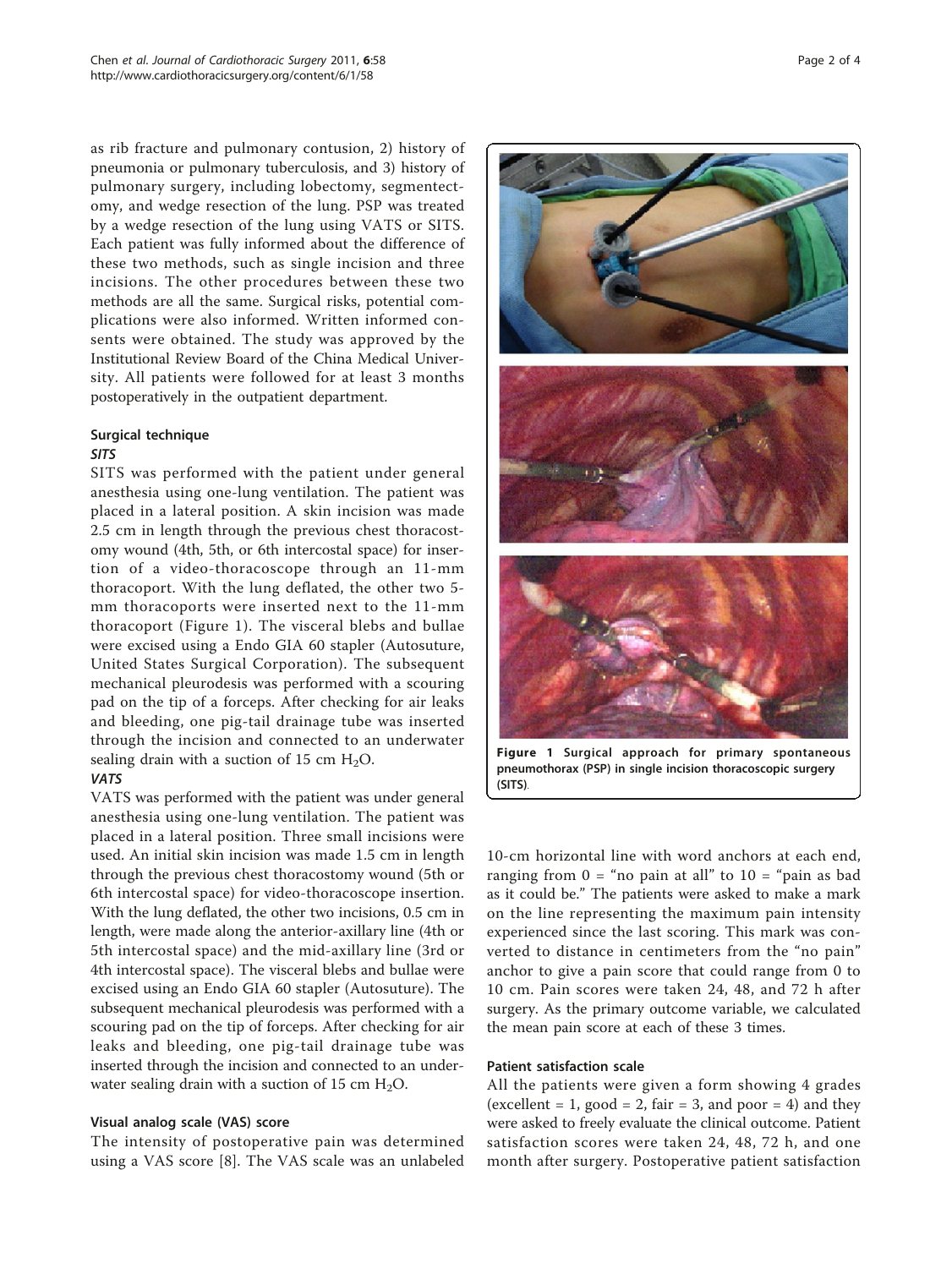data were collected by an independent team that did not take part in the operative procedures.

#### Statistical analysis

Categorical variables were expressed as percentages and continuous variables were expressed as medians ± standard deviation. Continuous variables were compared by Mann-Whitney U test and categorical variables were compared by chi-square test or the Fisher's exact test (when the expected number of an analysis cell was smaller than or equal to 5). Statistical analysis was performed by using SPSS software (version 12.0, SPSS Inc., Chicago, Illinois, USA). Statistical significance was set at  $p < 0.05$ .

#### Results

## Patient characteristics

Ten patients received SITS and 20 patients received three-port VATS. The mean age of the PSP patients was  $22.97 \pm 8.13$  years (range, 15 to 40 years), and there were 28 men and 2 women. Demographic data were shown in Table 1. Eight patients (27%) were smokers, of whom the smoking duration and cigarette consumption were  $5.5 \pm 2.5$  years and  $1.2 \pm 0.3$  packages per day, respectively. There were no significant differences between the SITS and VATS groups.

Surgical characteristics of PSP are presented in Table 2. Surgical indications for PSP were ipsilateral recurrence (77%), persistent air leakage (10%), and contralateral recurrence (13%). The mean surgical time was  $83 \pm 21$ min, and mean postoperative hospital stay was  $4.6 \pm 1.2$ days. No deaths occurred, and no full thoracotomy was

#### Table 1 Clinical characteristics of primary spontaneous pneumothorax (PSP) patients in single incision thoracoscopic surgery (SITS) and video-assisted thoracoscopic surgery (VATS)

|               |                   | SITS Group $(n = 10)$ VATS Group $(n = 20)$ | P-value |
|---------------|-------------------|---------------------------------------------|---------|
| Age (years)   | $20.50 \pm 5.54$  | $24 \pm 9.02$                               | 0.246   |
| Gender        |                   |                                             |         |
| Male          | $9(90\%)$         | 19(95%)                                     | 0.605   |
| Female        | $1(10\%)$         | 1(5%)                                       |         |
| Weight (kg)   | $59.47 \pm 10.35$ | $57.68 \pm 4.78$                            | 0.518   |
| Height (cm)   | $173.77 \pm 8.82$ | $172.34 \pm 6.21$                           | 0.609   |
| Side involved |                   |                                             |         |
| Right         | 3(30%)            | 6 (30%)                                     | 1.000   |
| I eft         | 7 (70%)           | 14 (70%)                                    |         |
| Bilateral     | $0(0\%)$          | $0(0\%)$                                    |         |
| Smoking       |                   |                                             |         |
| No            | $9(90\%)$         | 13 (65%)                                    | 0.144   |
| Yes           | 1 (10%)           | 7 (35%)                                     |         |

Values are medians  $\pm$  standard deviation for continuous variables or # cases (%) for categorical variables. P-values from Mann-Whitney U test (continuous variables), Chi-square test (categorical variables) or the Fisher's exact test.

|                                        | <b>SITS Group</b><br>$(n = 10)$ | <b>VATS Group</b><br>$(n = 20)$ | P-value |
|----------------------------------------|---------------------------------|---------------------------------|---------|
| Surgical indications                   |                                 |                                 |         |
| Ipsilateral recurrence                 | 7 (70%)                         | 16 (80%)                        |         |
| Persistent air leaks                   | 2(20%)                          | 1(5%)                           |         |
| Contralateral recurrence               | $1(10\%)$                       | 3(15%)                          | 0.425   |
| Hemopneumothorax                       | $0(0\%)$                        | $0(0\%)$                        |         |
| Other                                  | $0(0\%)$                        | $0(0\%)$                        |         |
| Presence of bleb                       |                                 |                                 |         |
| Yes                                    | $9(90\%)$                       | 19 (95%)                        | 0.605   |
| No                                     | $1(10\%)$                       | 1(5%)                           |         |
| Operation time (min)                   | $80.50 \pm 20.74$               | $85.50 \pm 21.87$               | 0.553   |
| Length of stay (days)                  | $7.80 \pm 2.74$                 | $7.90 \pm 2.22$                 | 0.915   |
| Post operation hospital stay<br>(days) | $4.40 + 0.96$                   | $4.85 + 1.46$                   | 0.387   |
| Blood loss (mL)                        | minimal                         | minimal                         |         |
| Post operative drainage<br>(days)      | $3.00 \pm 0.94$                 | $3.55 \pm 1.50$                 | 0.301   |

Values are medians  $\pm$  standard deviation for continuous variables or # cases (%) for categorical variables. P-values from Mann-Whitney U test (continuous variables), Chi-square test (categorical variables) or the Fisher's exact test.

needed during or after surgery. Two patients (6.7%) had air leaks, and were managed conservatively. There were 28 patients who had some blebs at the apex, including 2 patients who had some blebs at the lower lobe. Two patients had no blebs at the apex of the lung. Microscopically, subpleural blebs were found in 27 (90%) specimens. There were no significant differences in operative time, blood loss, postoperative drainage, and postoperative hospital stay between the two groups. There were no recurrences during the follow-up period.

#### VAS score

In the SITS group, the VAS scores at 24, 48, and 72 hours postoperatively were  $4.50 \pm 0.70$ ,  $4.20 \pm 0.78$ , and 3.30 ± 0.60, respectively, whereas in the VATS group, the VAS scores were  $4.95 \pm 0.39$ ,  $4.25 \pm 0.58$ , and  $3.55$ ± 0.60. The VAS score at 24 h was significantly different between the two groups ( $p = 0.032$ ; Table [3](#page-3-0)).

#### Patient satisfaction scale

In the SITS group, the patient satisfaction scale scores at 24, 48, and 72 hours postoperatively were  $1.90 \pm 0.74$ ,  $2.40 \pm 0.52$ , and  $2.30 \pm 0.94$ , respectively, whereas in the VATS group, the scores were  $2.55 \pm 0.82$ ,  $2.90 \pm 0.64$ , and  $2.45 \pm 0.82$ , respectively. The SITS group had significantly better patient satisfaction scale scores than the VATS group at 24 and 48 hours postoperatively ( $p =$ 0.045,  $p = 0.041$ , respectively; Table [3\)](#page-3-0).